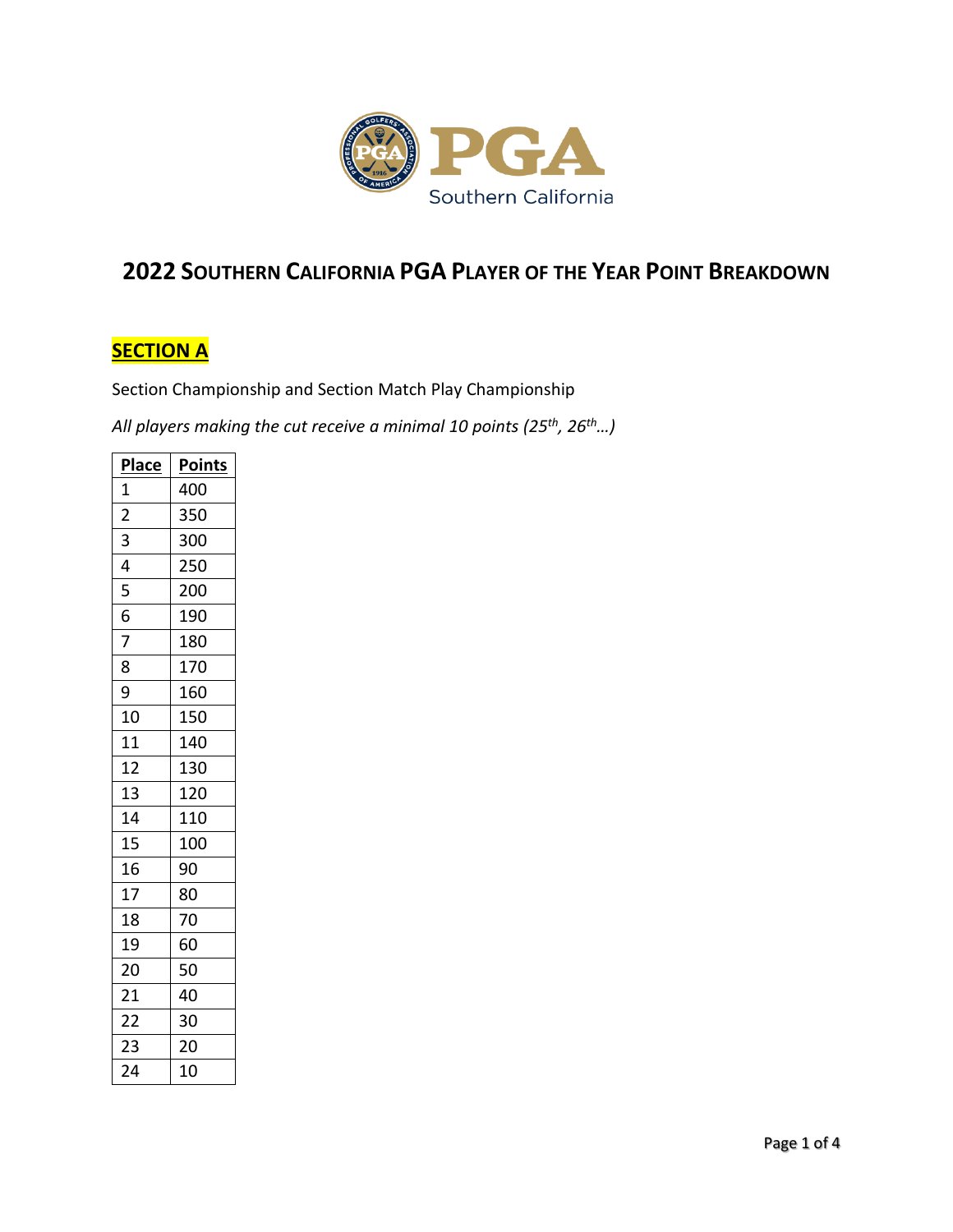## **SECTION B**

Stroke Play Series #1 & #2, California State Open and the SoCal Open

*All participants in the Stroke Play Series receive a minimal of 2 points (29th, 30th….)*

| <b>Place</b>    | <b>Points</b> |
|-----------------|---------------|
| $\mathbf{1}$    | 300           |
| $\overline{2}$  | 250           |
| 3               | 225           |
| 4               | 200           |
| 5               | 190           |
| 6               | 180           |
| 7               | 170           |
| 8               | 160           |
| 9               | 150           |
| 10              | 140           |
| 11              | 130           |
| 12              | 120           |
| 13              | 110           |
| 14              | 100           |
| 15              | 90            |
| 16              | 80            |
| 17              | 70            |
| 18              | 60            |
| 19              | 50            |
| 20              | 45            |
| 21              | 40            |
| $\overline{22}$ | 35            |
| 23              | 30            |
| 24              | 25            |
| 25              | 20            |
| 26              | 15            |
| $\frac{1}{2}$   | 10            |
| 28              | 5             |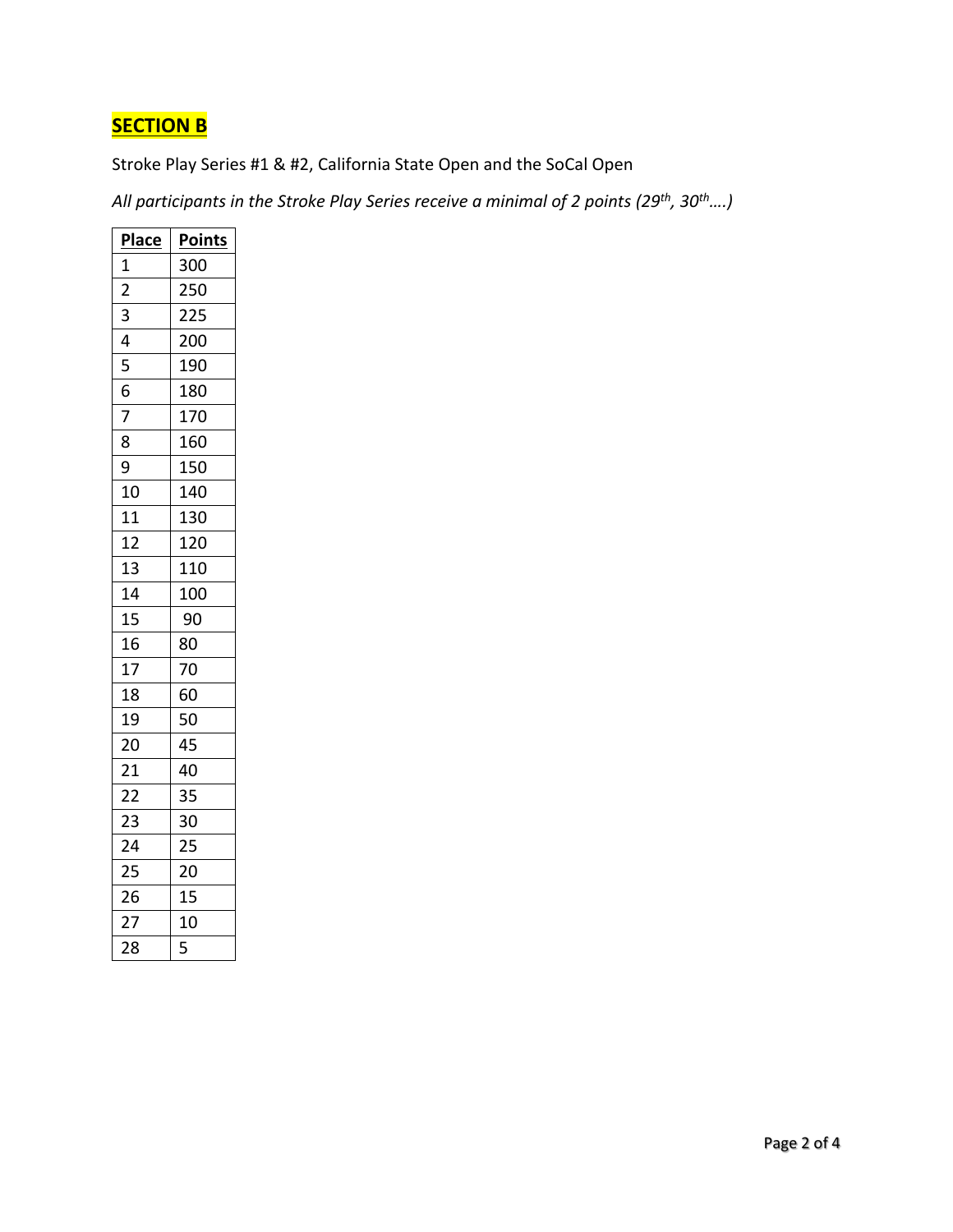## **SECTION C**

San Diego County Open, US Open Sectional Qualifier

Pinehurst Championship, Professional-Professional Scramble Championship, Member-Associate Championship, Mixed Professional-Professional Championship, Senior-Junior Championship

*Points are split in 1/2 with teammate in the team events and full points in the individual events*

*All teams in team events receive a minimal of 2 points (12th, 13th…)* 

| <b>Place</b>   | <b>Points</b> |
|----------------|---------------|
| 1              | 100           |
| $\overline{2}$ | 90            |
| 3              | 80            |
| 4              | 70            |
| 5              | 60            |
| 6              | 50            |
| 7              | 40            |
| 8              | 30            |
| 9              | 20            |
| 10             | 10            |
| 11             | 5             |

### **BONUS POINTS**

#### **US Open**

Qualify - 200 points Make cut - additional 100 points Advance from local qualifying 50 points

#### **PGA Championship**

Qualify - points already awarded at PPC Make cut - 100 points

#### **PGA Professional Championship**

Win - 250 points Make cut - 100 points Top - 20 - additional 50 points

#### **PGA TOUR event**

Make cut - 100 points